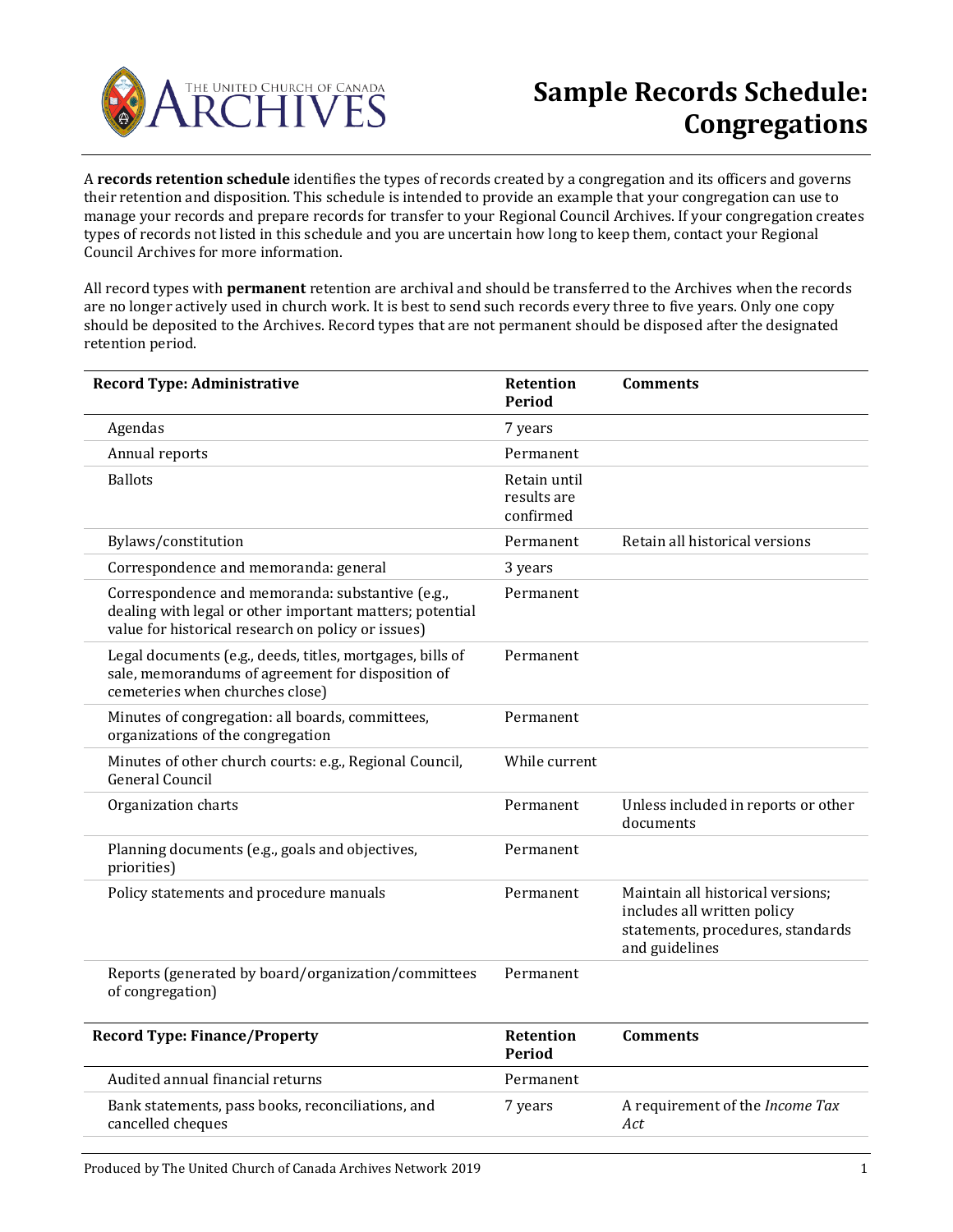| <b>Budget planning documents</b>                                                                                                                                                                                   | Retain until<br>budget<br>approved     |
|--------------------------------------------------------------------------------------------------------------------------------------------------------------------------------------------------------------------|----------------------------------------|
| Capital construction records, including:<br>survey and title searches<br>contracts (incl. change orders)<br>$\bullet$<br>funding approvals<br>$\bullet$<br>testing reports and certificates<br>"as built" drawings | Permanent                              |
| Cash receipts                                                                                                                                                                                                      | 7 years                                |
| Contracts:<br>supplies<br>service<br>maintenance                                                                                                                                                                   | Permanent                              |
| Deposit books/slips                                                                                                                                                                                                | 7 years                                |
| Donor files (e.g., objective files)                                                                                                                                                                                | While active                           |
| Donor receipts                                                                                                                                                                                                     | While active                           |
| General ledgers                                                                                                                                                                                                    | Permanent                              |
| Inspection reports (including fire, elevator)                                                                                                                                                                      | Retain until<br>next inspection        |
| Insurance policies: liability                                                                                                                                                                                      | Permanent                              |
| Insurance policies: other (including property, boiler and<br>machinery, travel, accident, course of construction)                                                                                                  | 7 years                                |
| Invoices: construction                                                                                                                                                                                             | Permanent                              |
| Invoices: other capital                                                                                                                                                                                            | 5 years                                |
| Invoices: operating                                                                                                                                                                                                | 5 years                                |
| Journals and subsidiary ledgers<br>accounts payable<br>٠<br>accounts receivable<br>٠<br>cash receipts<br>misc. & other<br>payroll                                                                                  | 7 years                                |
| Plans, drawings, and specifications (i.e., architectural,<br>engineering)                                                                                                                                          | Permanent                              |
| Property records: deeds, titles, leases                                                                                                                                                                            | Permanent                              |
| Subscription files (e.g., The Observer)                                                                                                                                                                            | 7 years                                |
| Tax returns<br>charitable<br>GST/HST                                                                                                                                                                               | 7 years                                |
| Tax bills: property, municipal                                                                                                                                                                                     | 7 years                                |
| Utility contracts                                                                                                                                                                                                  | 7 years                                |
| Weekly offering envelopes                                                                                                                                                                                          | 2 years                                |
|                                                                                                                                                                                                                    |                                        |
| <b>Record Type: Membership</b>                                                                                                                                                                                     | Retention<br><b>Comments</b><br>Period |
| Communion rolls                                                                                                                                                                                                    | Permanent                              |
| Directories: members and staff                                                                                                                                                                                     | While active                           |
| Historic rolls: permanent                                                                                                                                                                                          | Permanent                              |

Produced by The United Church of Canada Archives Network 2019 22